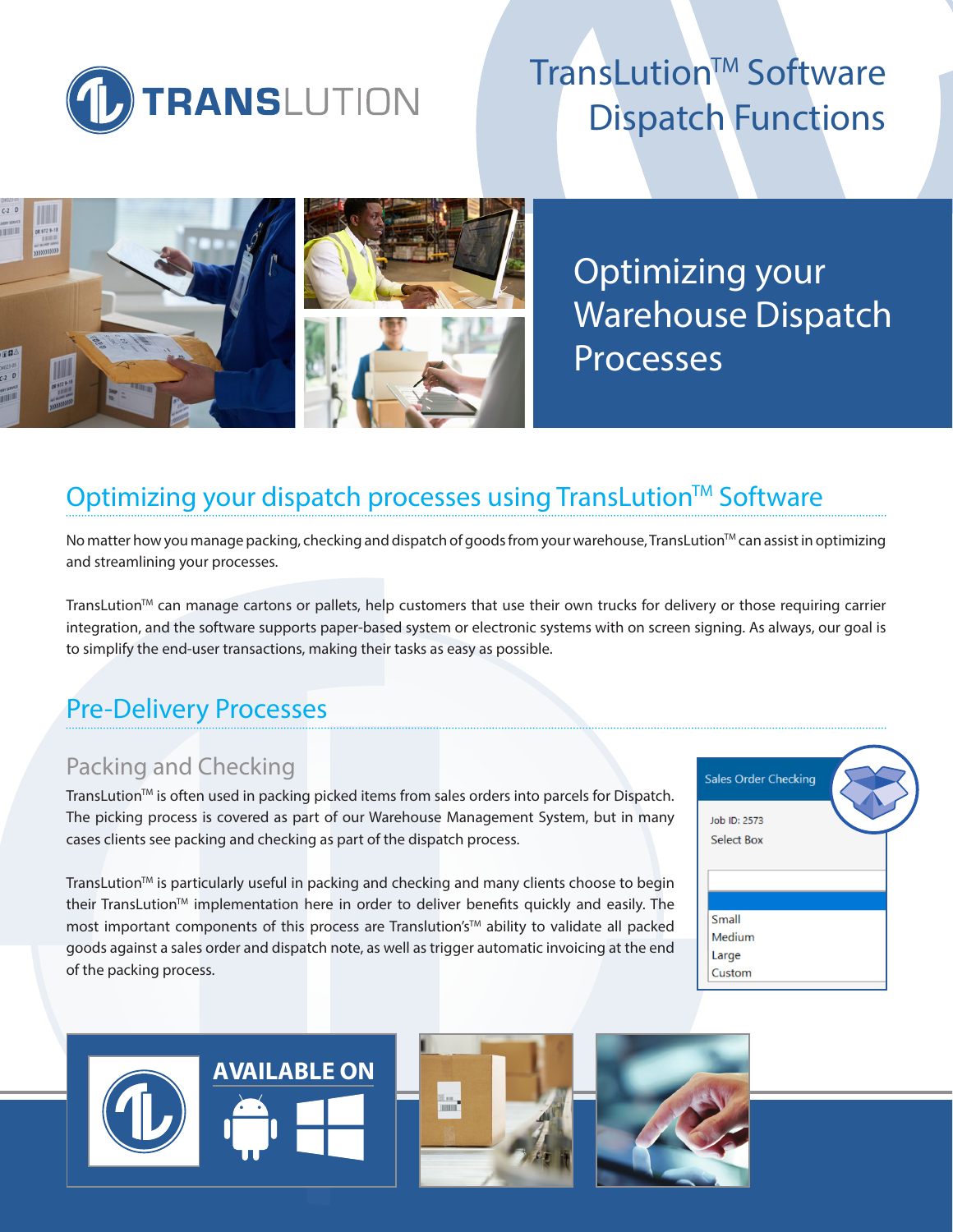

Another key benefit is TransLution's™ ability to provide detailed and customizable packing lists and parcel labels. This allows data to be made available further along the business process, whether for carrier integration or to provide EDI Advance Shipment information to clients.

### Palletizing

There are differences between managing parcels and managing pallets and TransLution<sup>™</sup> is able to track information both about products being directly palletized or about parcels being packed onto pallets. The software can track both the pallet contents and pallet location all based on a single pallet label. Once goods are palletized, TransLution™ can then also assist in the next part of the dispatch process – building and managing truck loads.



|   | <b>Build a Load</b>                                |                 |                 |                 |  |                              |                             |  |                     |                          |   |
|---|----------------------------------------------------|-----------------|-----------------|-----------------|--|------------------------------|-----------------------------|--|---------------------|--------------------------|---|
|   | Sales Order                                        |                 | $\triangledown$ | Shipping Instrs |  | $\triangledown$              | <b>Customer Name</b>        |  | $\overline{\nabla}$ |                          |   |
|   |                                                    | 000000000000830 |                 |                 |  |                              | <b>Eastern Warehouse</b>    |  |                     | 157 Faster               |   |
|   | 000000000000832                                    |                 |                 | Air             |  |                              | <b>Grand Adventures</b>     |  |                     | 4545 Ferry               |   |
|   |                                                    | 000000000000833 |                 |                 |  |                              | The Great Adventure Company |  |                     | 14785 Sou                |   |
| ь | 000000000000834                                    |                 |                 | Road            |  |                              | <b>Bayside Bikes</b>        |  |                     | 3 Beach Ro               |   |
|   | AAAAAAAAAAAAAAF                                    |                 |                 | <b>Distance</b> |  |                              | THE OUTDOOR OWNER           |  |                     | $AP$ $Q$ $Q$ $Q$ $Q$ $Q$ |   |
|   | Drag a column header here to group by that column. |                 |                 |                 |  |                              |                             |  |                     |                          |   |
|   | Select                                             | Line            |                 | Stock Code Y    |  |                              | Description                 |  |                     | Ship Qty                 | v |
|   |                                                    |                 | A201            |                 |  |                              | Bicycle Chain and Lock      |  |                     | 100 000000               |   |
|   |                                                    | 2 A203          |                 |                 |  | Bicycle Water Bottle/Bracket |                             |  | 2.500000            |                          |   |

### Building Loads

TransLution™ allows for simple load planning processes. The software can validate that the correct pallets are loaded onto the correct trucks in the correct sequence, an important extension to standard loadbuilding mechanisms. As part of this process, TransLution<sup>TM</sup> can also produce customizable load sheets and trip sheets, and, importantly, is the trigger for automating customer invoice creation in SYSPRO.

# Delivery Processes

### Paper Based Deliveries

If your deliveries are paper based, it is likely that you have a large number of signed delivery notes with no way to link them to your business system. The TransLution™ PDF scanning solution can help you solve this problem – once the signed delivery notes are scanned, TransLution™ can read the bar-coded delivery note number on the document. Using this number, TransLution<sup>™</sup> can simply store the documents on a server or link the scanned file directly to the



document in SYSPRO. This way, if a client asks for information about a specific delivery, you can simply open the sales order or dispatch note in SYSPRO and view the scanned delivery note directly.

### Managing your own deliveries electronically

If you are using your own fleet to do deliveries, the TransLution™ POD module with image capture and on-screen signature options allows you to build a mechanism to allow clients to sign for a delivery on your own terminals and even capture photos of problems with deliveries. This information can then be stored for your own records or even be used to email signed delivery notes to clients.